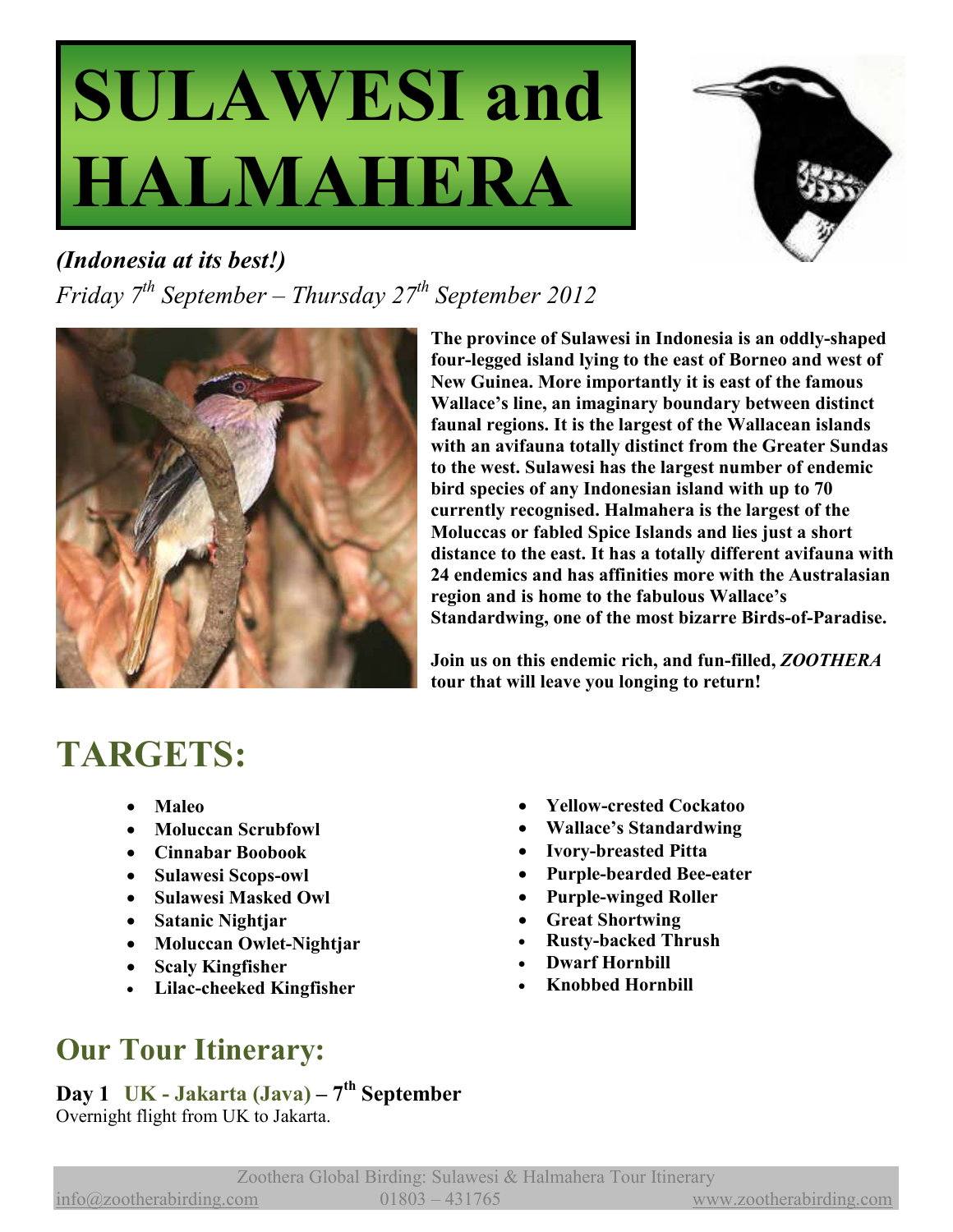# **Days 2 - 3 Jakarta (Java) – Lore Lindu NP (Sulawesi)**

Upon arrival in Jakarta you will be picked up at the airport and transferred to a nearby hotel for an overnight stay. From Jakarta we will take a morning flight to Palu in western Sulawesi and then drive across the lowlands to Lore Lindu and along the way we can see some typical lowland birds such as White-shoulder Triller, Sootyheaded and perhaps Yellow-vented Bulbul, Gerygone, Olive-backed Sunbird, Grey-sided Flowerpecker, Bluetailed Bee-eater, and maybe Savanna Nightjar, Black-faced and Pale-headed Munias amongst others. Eventually we will arrive in the late afternoon at Lore Lindu National Park where we will check in to our lodge for a 4 night stay.

## **Days 4 - 6 Lore Lindu National Park (Sulawesi)**



Lore Lindu is not only the largest but undoubtedly the most productive of all the national parks in Sulawesi. There are a diverse range of habitats here from tranquil lowland rainforest to densely forested, rugged mountains up to 2509m, which makes this particular area so rich in birdlife, with a large number of Sulawesi's endemics present. We will concentrate on the upper reaches of the mountains to begin with, where the forest is mostly intact and where we will look for some localised endemics which usually associate in large, mixed flocks. The rather strange Malia is usually quite conspicuous, along with Sulawesi Leafwarbler, Caerulean and Pygmy Cuckooshrikes, Sulawesi Drongo and Piping Crow. We'll also search for Citrine and Blue-fronted Flycatchers, Island Verditer, Yellow-vented Whistler, Hylocitrea, Rusty-bellied Fantail, Crimsoncrowned Flowerpecker, Mountain White-eye, Streak-

headed Dark-eye and possibly Blue-faced Parrotfinch, all of which can be caught up in these roving flocks. We can also find Small Sparrowhawk in these higher areas, along with Yellow-and-Green and Ornate Lorikeets, Ivory-backed Woodswallow, Sulawesi Blue Flycatcher, Scarlet Honeyeater (sometimes treated as a distinct species, Sulawesi Myzomela), Fiery-browed Myna, and Mountain Serin. Patches of lowland forest hold a number of specialities such as Jerdon's Baza, Sulawesi Serpent-eagle, Sulawesi Cicadabird, Sulawesi Triller, Short-tailed Starling, Sulawesi Crested Myna and Lemon-bellied White-eye. On the lower slopes we will also search for Barred Honey-buzzard, the incredible Purple-bearded Bee-eater and Golden-mantled Racquet-tail. Flowering and fruiting trees are usually very productive and give us our best chance of seeing both Lesser and

Greater Sulawesi Honeyeaters, as well as Whitebellied and Grey-headed Imperial-pigeons, Superb and Red-eared Fruit-doves and Brown Cuckoodove. Of course we will also look for the secretive, skulking and hard-to-see species such as the shy Sulawesi Mountain Thrush, Great Shortwing and Chestnut-backed Bush-warbler. Other species possible during our stay include Cinnamon Bittern, Platen's Rail, Spot-tailed Goshawk, Spotted Kestrel, Sulawesi Ground-dove, Sulawesi Hawkcuckoo, Rusty-breasted Cuckoo, Gould's Bronzecuckoo, Purple Needletail, Moluccan Swiftlet, Sulawesi Pygmy Woodpecker, Knobbed Hornbill, Geomalia, Pygmy Cuckooshrike, Blue-fronted, Island and Rufous-throated Flycatchers, Sulawesi Blue-flycatcher, Mountain Tailorbird, Olivebacked, Black and Crimson Sunbirds, Greater



Zoothera Global Birding: Sulawesi & Halmahera Tour Itinerary info@zootherabirding.com 01803 – 431765 www.zootherabirding.com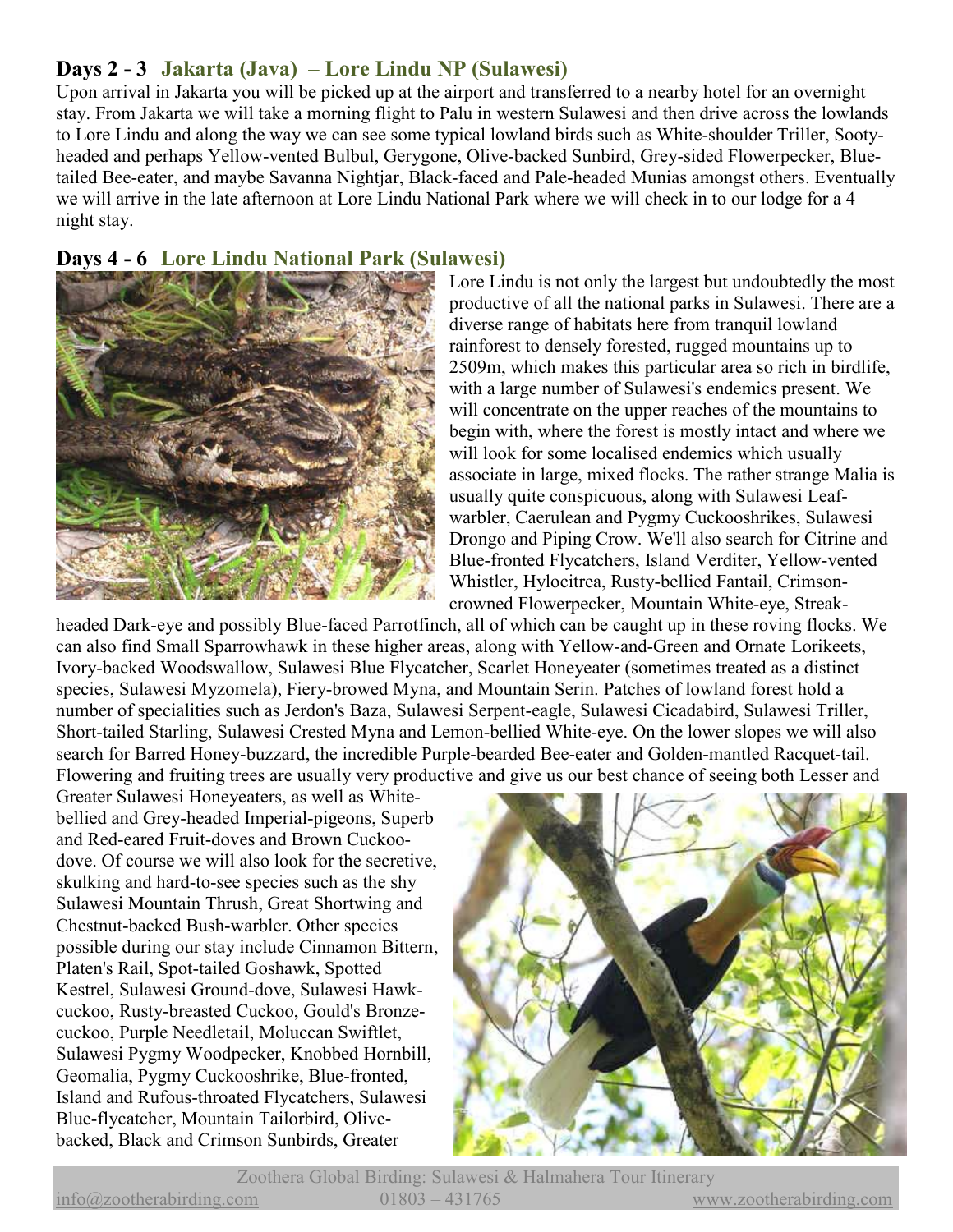Streaked Honeyeater, Maroon-backed Whistler, Asian Glossy Starling, and both Sulawesi and Fiery-browed Mynas. Night birding can be productive with some real quality species to find such as Sulawesi Scops-owl, Speckled and Cinnabar Boobooks, Sulawesi Masked Owl, and the poorly known Satanic Nightjar. On Day 6 we will return to Palu for the night.

# **Day 7 Lore Lindu – Makassar (Sulawesi)**

After a final morning's birding we will depart around midday and head to the airport where we will fly down to Makassar. Night at Makassar.

# **Day 8 Makassar – Karaenta Forest - Manado (Sulawesi)**

Karaenta Forest is a series of remnant forest patches on limestone outcrops. This is a very good area for the rare endemic Black-ringed (White-eye) Dark-eye, a species confined to southern Sulawesi. Other species here include Red-backed Buttonquail, Sulawesi Woodpecker, Sooty-headed Bulbul, Sulawesi Babbler, Pale-blue Monarch, Black Sunbird, and both Yellow-sided and Grey-sided Flowerpeckers. Afterwards we can visit an area of fish ponds and wet paddies that is productive for a number of wetland species including Javan Pondheron, Sunda Teal, White-headed Stilt, Terek Sandpiper, Long-toed and Red-necked Stints, Pacific Golden Plover, Australian Pratincole, and there is always the chance of finding a rarer wader or two. In the afternoon we will fly to Manado and drive to Kotamobagu where we will stay for the next three nights at a comfortable hotel.

### **Days 9 - 11 Gunung Ambang NP - Dumoga Bone - Tambun - Manado**



#### After breakfast we will drive to the montane forest of Gunung Ambang National Park in search of some of Sulawesi's least known and rarest species. Our primary target is the localised Matinan Flycatcher, which only inhabits the Minahasa Peninsular here in northeast Sulawesi. If we are lucky, then we may have an encounter with the elusive Scaly-breasted Kingfisher, Cinnabar Hawk-owl or the seldom-seen Sombre Pigeon. Other possibilities here include Grey-cheeked Pigeon, Superb Fruit-dove, Whitebellied Imperial-pigeon, Yellow-and-green Lorikeet, Purplebearded Bee-eater, Sulawesi Bush-warbler, Citrine Canaryflycatcher, Sulawesi Babbler, Crimson-crowned Flowerpecker, Rusty-flanked Fantail and others. At night we will make a special

We will also have an early start to reach the core area of Dumoga Bone National Park. The habitat here is primarily lowland rainforest but is surrounded by mountains with some good montane forest cloaking the lower slopes. Amongst a good selection of species we will look for Rufous Night-heron, Wandering Whistling-duck, Sunda Teal, Comb-crested Jacana, Lesser Fish-

eagle, Spotted Harrier, Buff-banded and Barred Rails, White-browed Crake, Yellow-breasted Racquet-tail, White-faced Cuckoo-dove, Sulawesi Ground-dove, Maroon-chinned Fruit-dove, both Large and Small Sulawesi Hanging-parrots,Sulawesi Triller, Green-backed Kingfisher, Pied Cuckooshrike, White-backed Woodswallow and Black-faced Munia amongst others. This is also our last chance of catching up with Sulawesi Owl, Sulawesi Scops-owl and Speckled Hawk-owl. In the afternoon we will visit a very special site where Maleo comes down from the hill forest to lay their single eggs in the volcanic soil or to roost around their breeding grounds. Here we may also see Purple-winged Roller, Yellow-billed Malkoha, Ivory-backed Woodswallow, Sulawesi Triller and White-necked Myna, whilst in the evening there are chances for Great-eared and Sulawesi Nightjars.

effort to find Cinnabar Hawk-owl.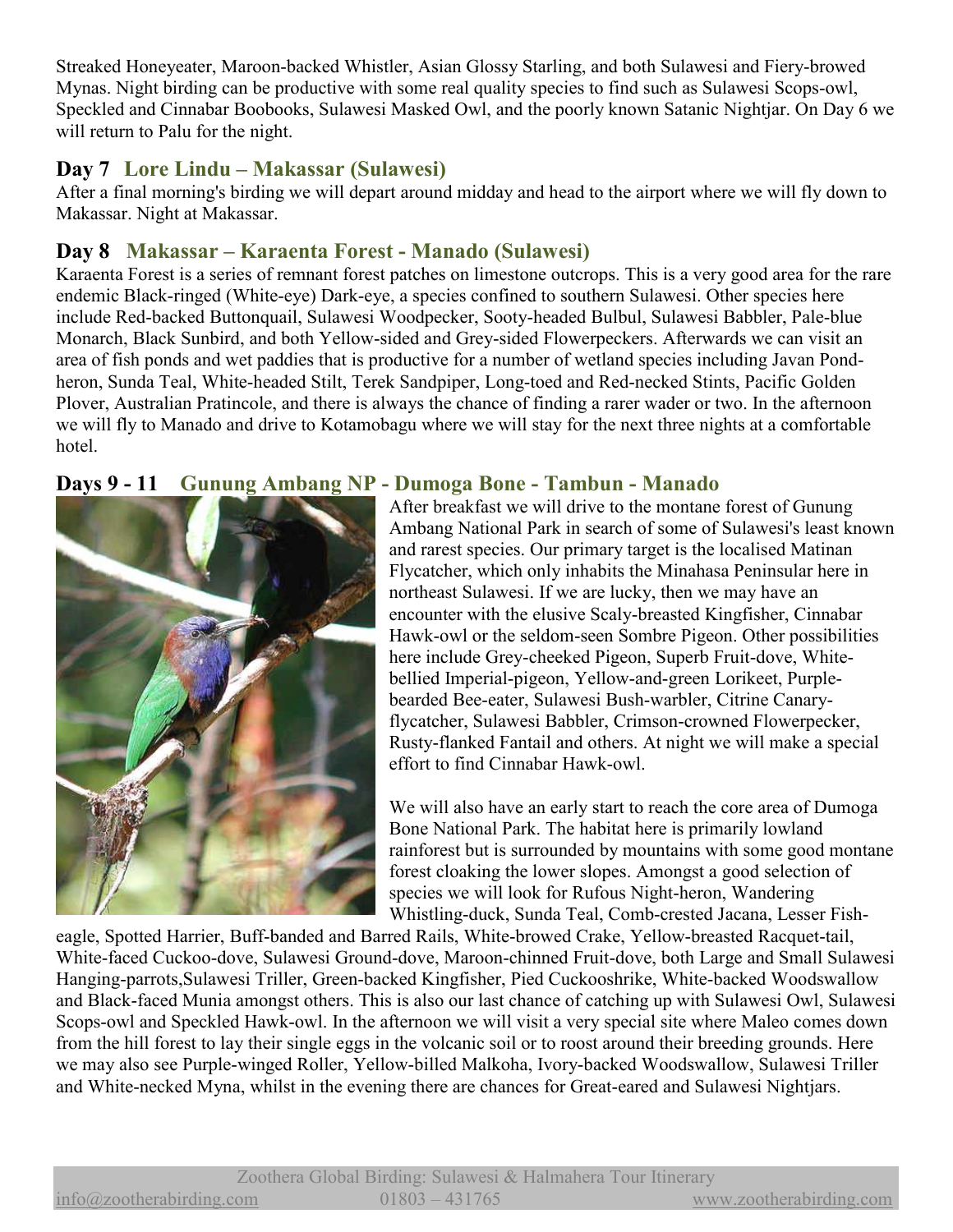Another early morning will see us back at Tambun in order to improve upon yesterday's views of Maleo or simply to enjoy these birds once again. From here we will continue our birding at Tapak Kolintang or Toraut, depending on which species we still need. In the evening of Day 10 we will arrive at a fine hotel in Manado.

# **Days 12 – 14 Manado – Tangkoko Nature Reserve (Halmahera)**



From here we proceed to Tangkoko National Park for a 3 night stay. This is a special place with much of the lowland forest remaining intact and we will explore the whole area on foot following a network of trails in search of a number of Sulawesi endemics and specialities. This is THE place to find a number of highly sought-after kingfishers, with Ruddy, Lilac-cheeked, Green-backed and Sulawesi Dwarf Kingfishers all possible. We will need to take a local palmboat into the mangroves to have any chance of the huge Black-billed Kingfisher, and there is also the added bonus of a day-roosting Sulawesi Masked Owl as well. Amongst a large list of very special birds we will search for Isabelline Bush-hen, Sulawesi Hawk-eagle, Sulawesi Black Pigeon, Maroon-chinned and Black-naped Fruit-doves, Greycheeked Green-pigeon, White and Silver-tipped Imperial-

pigeons, White-faced Cuckoo-dove, Yellow-crested Cockatoo, Yellow-breasted and Golden-mantled Racquettails, Ornate Lorikeet, Blue-backed Parrot, Large Sulawesi Hanging-parrot, Black-billed Koel, Bay Coucal, Yellow-billed Malkoha, Purple-winged Roller, Sulawesi Dwarf and Knobbed Hornbills, Ashy Woodpecker, Elegant Pitta, White-rumped Cuckooshrike, Red-backed Thrush, Pale-blue Monarch, Sulawesi Babbler, Grosbeak Starling, and White-necked Myna. This bird-rich area is also home to a huge variety of more widespread species such as Great-billed Heron, Pacific Reef-egret, Osprey, Brahminy Kite, White-bellied Seaeagle, Sulawesi Goshawk, Vinous-breasted Sparrowhawk, Tabon Scrubfowl, Black-naped Tern, Azure-rumped Parrot, Pygmy Hanging-parrot, Lesser Coucal, Stephan's Dove, Glossy and Uniform Swiftlets, Grey-rumped Treeswifts, Red-bellied and Hooded Pittas, White-breasted Woodswallow, Pied Cuckooshrike, Cicadabird, Sooty-headed Bulbul, Black-naped Oriole, Flyeater, Plain-throated Sunbird, Hair-crested Drongo, Slender-

billed Crow, and both White-necked and Finch-billed Mynas. Once the sun has set we will have the opportunity to search for Sulawesi Nightjar, Ochre-bellied Boobook and Sulawesi Scops-owl. Nights at Tangkoko.

# **Days 15 - 18 Ternate - Sidangoli (Halmahera)**

After checking out a site for Yellow-bellied White-eye we will take a flight to the small island of Ternate, which is located just off the west coast of Halmahera. Dominated by a smoking volcano which rises to 1700m, we will jump aboard a speedboat to take us across the bay to Sidangoli in the north of Halmahera. During the short crossing we need to keep our eyes open for a few seabirds which could include Lesser Frigatebird, Brown Booby, Great Crested and Bridled Terns, and sometimes even Bulwer's Petrel. Halmahera is the largest of the famous 'Spice Islands' and its position far to the east of the Wallace Line means there is a rather Australasian influence to the avifauna. Our base for the next 4 nights will be Sidangoli.

As in many areas of south-east Asia the habitat is becomingly increasingly degraded, yet Sidangoli is still teeming with birdlife. Very early on our first morning we

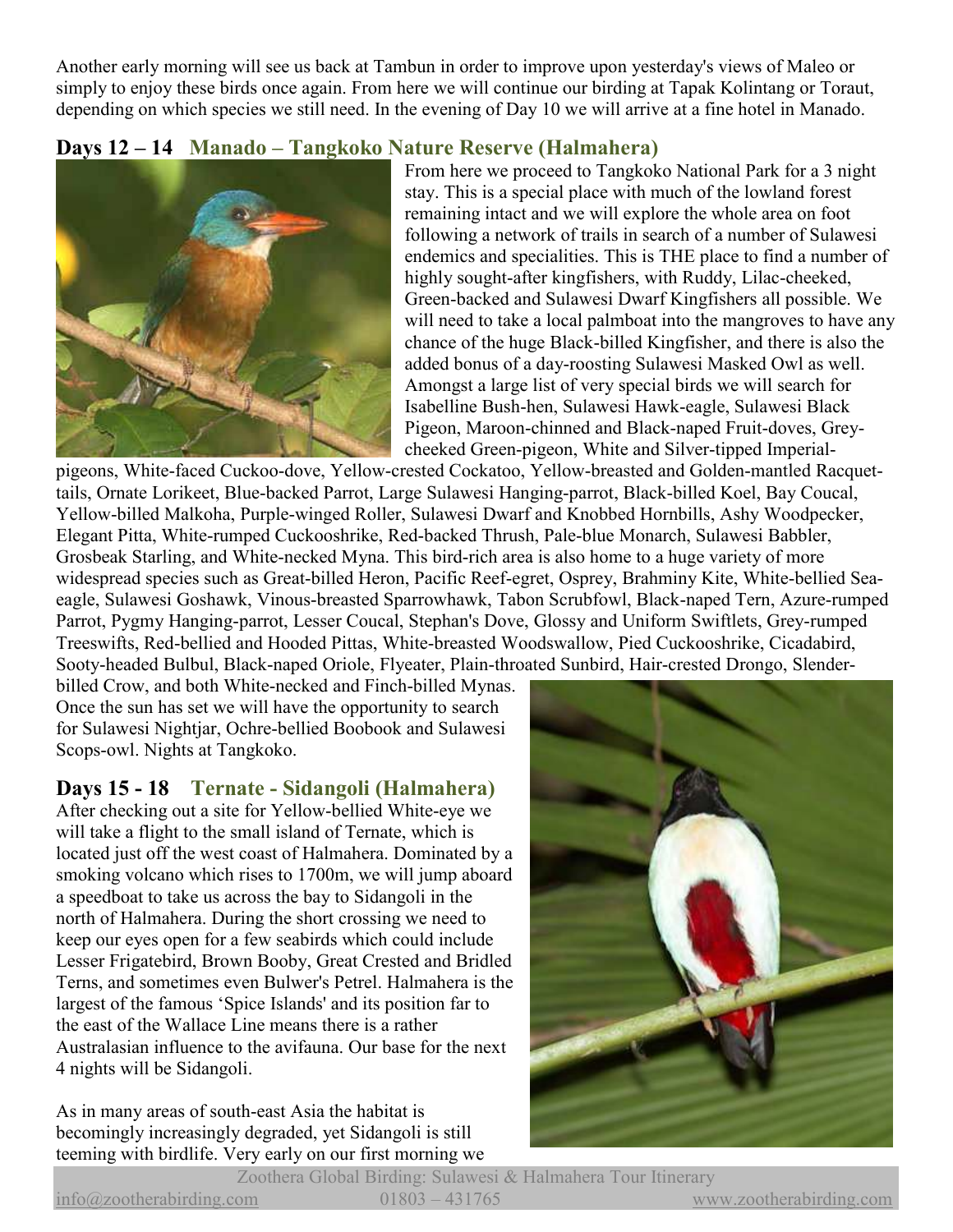will visit the display area of Wallace's Standardwing, an extraordinary bird of paradise and not only is this endemic but is exceedingly rare and only found in a few special forests. We will need to be in position before sunrise to witness the spectacular courtship display where several males call loudly, sticking out their brilliant white standards in the hope of attracting a female. We will also target the stunning Ivory-breasted Pitta, the bizarre Moluccan Owlet-nightjar, and our second bird of paradise, Paradise Crow.

The rest of our time here will be spent in search of Pacific Baza, Moluccan Goshawk, Variable Goshawk, Gurney's Eagle, Dusky Scrubfowl, Nicobar Pigeon, Blue-capped and Grey-headed Fruit-Doves, Cinnamonbellied Imperial-pigeon, White Cockatoo, Chattering Lory, Red-flanked Lorikeet, Red-cheeked, Great-billed and Eclectus Parrots, Moluccan Hanging-parrot, Goliath Coucal, Moluccan Scops-owl, Moluccan Hawk-owl, Halmahera Swiftlet, Moustached Treeswift, Blue-and-White, Sombre and Beach Kingfishers, Common Paradise-Kingfisher, Rainbow Bee-eater, Purple Roller, Blyth's Hornbill, Moluccan Cuckoo-shrike, Rufousbellied Triller, Golden Bulbul, Slaty and Spectacled Monarchs, Shining Flycatcher, Golden and Drab Whistlers, Flame-breasted Flowerpecker, Cream-throated White-eye, White-streaked and Dusky Friarbirds, Halmahera Oriole, and Metallic and Moluccan Starlings amongst others.

# **Day 19 Sidangoli – Tobelo (Halmahera)**

After spending a few hours chasing any species we may still need, we will head north to Tobelo. After checking in to our hotel we will visit a nearby beach for our target species, the rare Moluccan Scrubfowl. These globallythreatened and shy birds come to the beach at night to lay their eggs but numbers vary and a certain amount of luck is needed to spotlight one!

# **Day 20 Ternate – Jakarta (Java)**

An early start will see us heading across the harbour to Ternate before driving to a nearby area where we can see Great-billed Parrot before heading back to the airport and our afternoon flight back to Jakarta in order to connect with our onward international flight back to the UK.

# **Day 21 End of Tour – 27th September**

Arrival in UK and conclusion of a wonderful tour.

**Leaders:** Nick Bray & local guides.

# **Ground Price: £3195.00** Jakarta/Jakarta

# **Airfare: £650.00** (Approx) - UK/UK

**Single supplement:** £300.00 **Deposit:** £500.00

**Group size:** Minimum for tour to go ahead 5 and maximum 9 with 2 leaders

**Included in cost:** Accommodation in twin rooms mostly en-suite, internal flights, all meals including picnic lunches where necessary, all entrance fees to National Parks, transport throughout in air-conditioned vehicles, boat trips, and services of leaders.

**Not included:** International flight, insurance, visa fee upon arrival, departure taxes, excess luggage charges, drinks, tips and items of a personal nature.

**Accommodation:** Ranges from good to very good. We will stay in the best available lodge/guest house close to the birding sites we visit to cut-out the necessity of any long drives before reaching the best birding areas each